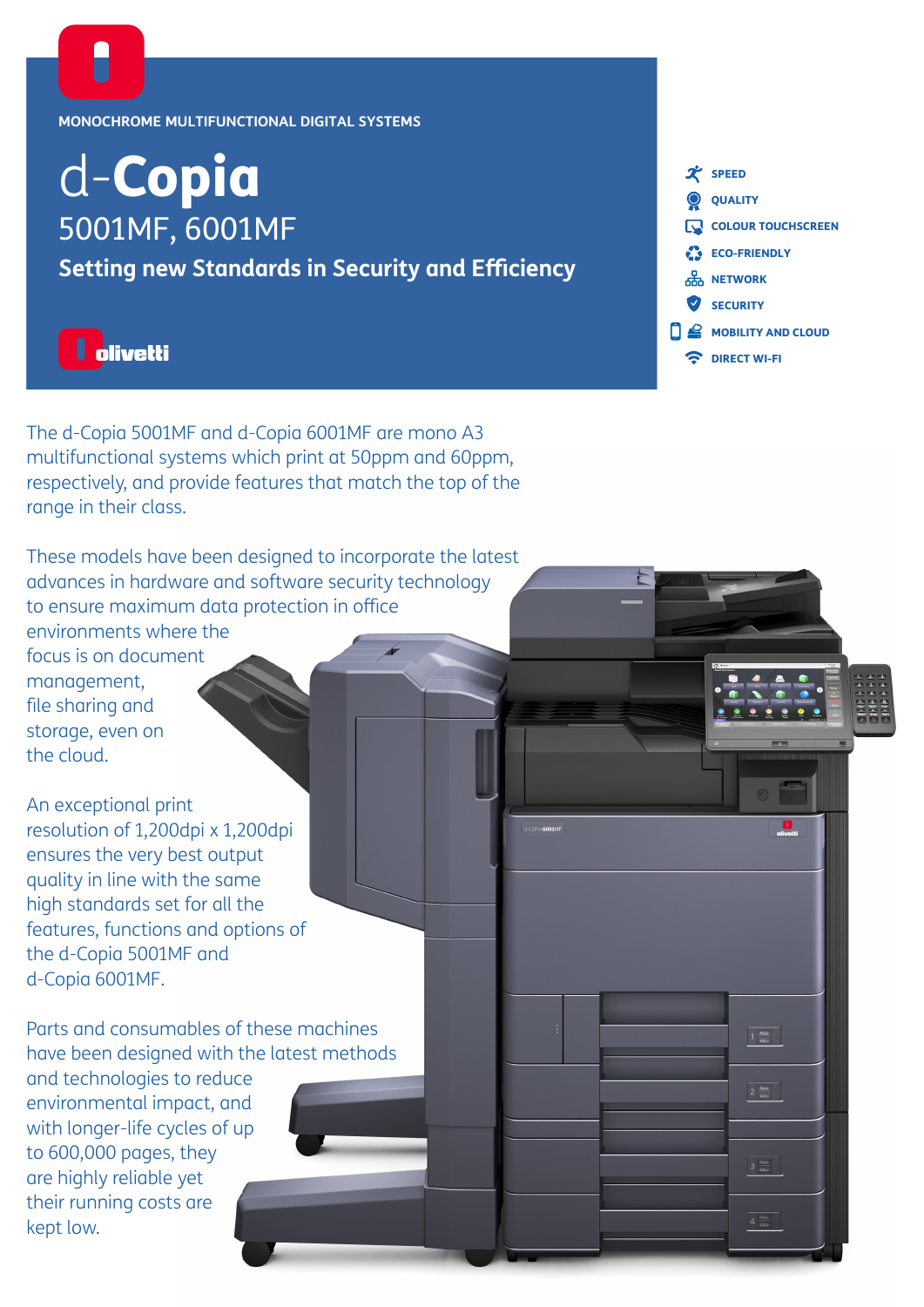## **EFFECTIVE BASIC PRINT RESOLUTION 1,200 X 1,200 DPI, PAPER FORMAT RANGE FROM A6 TO SRA3 WIDE RANGE OF SCANNING, FINISHING AND PAPER DRAWER OPTIONS TO REACH A MAXIMUM CAPACITY OF 7,150 SHEETS. HIGH PRODUCTION COLOUR SCANNING UP TO 220 IPM.**

**4 GB RAM, 8 GB SSD + 320 GB HDD FOR JOB SAVING AND STORAGE.**

**MAXIMUM DATA PROCESSING SECURITY PROVIDED AS STANDARD BASED ON ENCRYPTION AND MEMORY OVERWRITES IN ACCORDANCE WITH STANDARD ISO/IEC 15408 EAL2 .**

**IMPROVED PRODUCTIVITY AND REDUCED QUEUING TIMES DUE TO NEW PRESENCE DETECTOR SENSOR .**

**RELIABILITY AND LOW ENVIRONMENTAL IMPACT THROUGH THE USE OF ORIGINAL CONSUMABLES WITH LONG LIFETIMES.** 



*New 10.1" Touch-screen Operator Panel d-Copia 6001MF with DP-7110+PF-7110+PF-7120+DF-7110+BF-730+MT-730*

## **SETTING HIGH STANDARDS OF SECURITY**

In their standard configuration, the d-Copia 5001MF and d-Copia 6001MF provide some of the most advanced solutions for data protection and conservation, including "Common Criteria" certification based on ISO/IEC 15408 EAL2 standards, involving encryption of data stored in the machines' memory and its subsequent deletion through multiple overwriting.

The task of generating data encryption keys is the realm of the TPM (Trusted Platform Module) chip that conserves them in a reserved area of memory. Adoption of the SIEM (Security Information & Event Management) architecture means that the entire machine operation is constantly monitored so as to ensure swift detection of error conditions that could potentially compromise operating security. Firmware integrity checks are provided on both the d-Copia 5001MF and d-Copia 6001MF systems that

are activated as both systems 'Power on' (Secure Boot) and when operating (Run Time). Compliance with IEEE 2600.1 standard results in the implementation of protection measures that apply to the whole system, in its entirety, in relation to password management policies.

# **UNPRECEDENTED EFFICIENCY**

The new d-Copia 5001MF and d-Copia 6001MF offer a vast range of options including the new single pass DP-7130 Automatic Document Feeder with a scanning capacity of up to 220 images per minute and an ultrasonic sensor able to detect unwanted double-sheet feeds.

The new DF-7130 Finisher has a total capacity of 4,200 sheets, with a stapling capacity of up to 100 A4 sheets or 50 A3 sheets from 3 different positions. When combined with the BF-9100 Folding and Saddle -stitching Unit, 80-page booklets and trifolded brochures can be produced.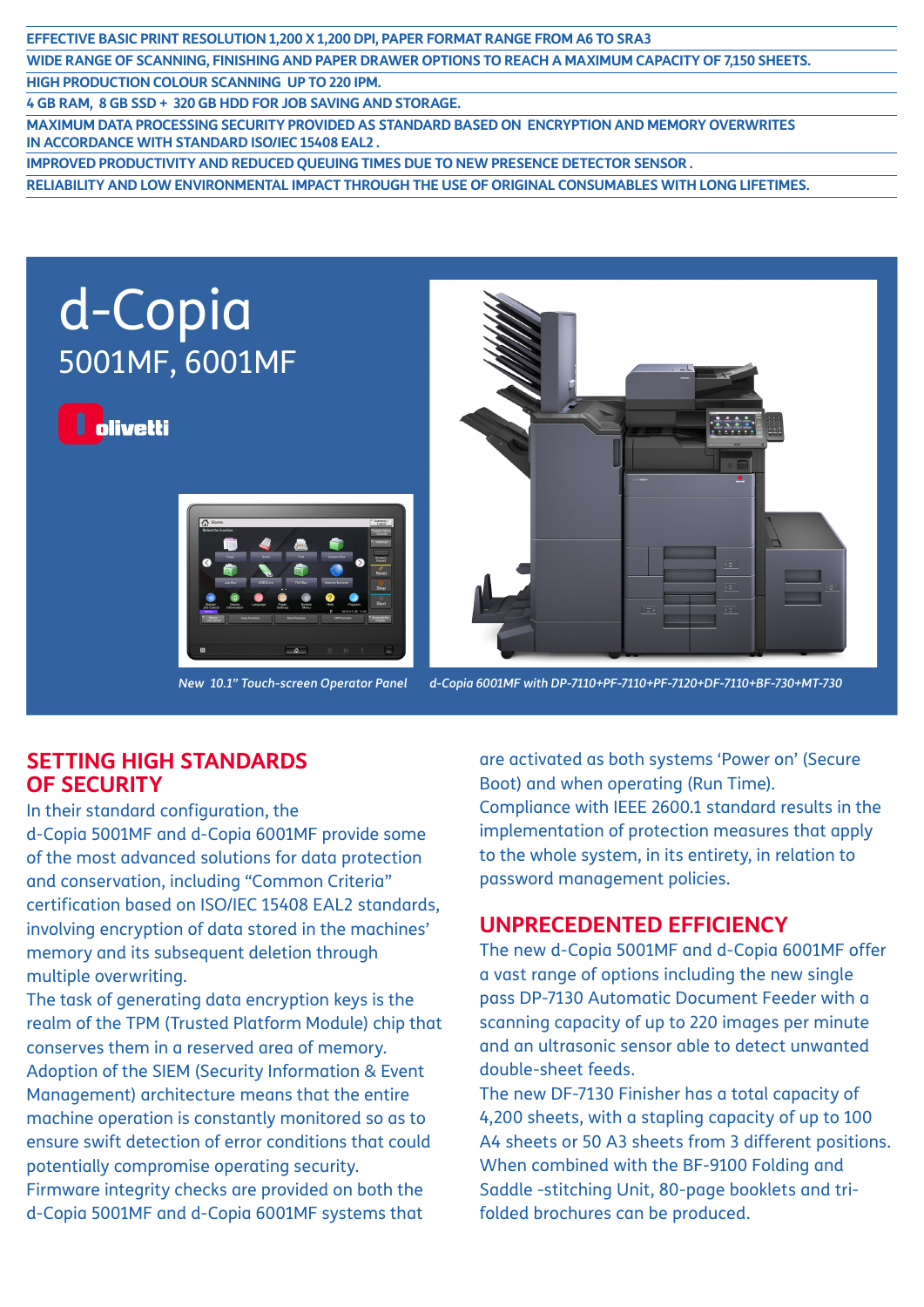# **TOP OF THE RANGE TECHNOLOGY**

The d-Copia 5001MF and d-Copia 6001MF feature a sophisticated technology which is able to support a vast range of paper formats from A6 to SRA3 and with weights ranging from 52 to 300 g/m<sup>2</sup> for simplex and 64 to 256 g/m² for duplex printing.

Efficiency, ease of use and productivity are also assured by the addition of an innovative 10.1" multitouch Operator Screen. The d-Copia 5001MF and d-Copia 6001MF adopt technological solutions

designed expressly to enhance reliability, increase quality and reduce power consumption. To obtain these results, these machines are built with a QorIQ T1024 Dual Core Processor that, when coupled with the new ASIC Unit, increases efficiency by 20% especially when printing in PDF format.

The 8 GB SSD memory is dedicated exclusively to the Operating System leaving the 320 GB Hard Disk free exclusively for user data.